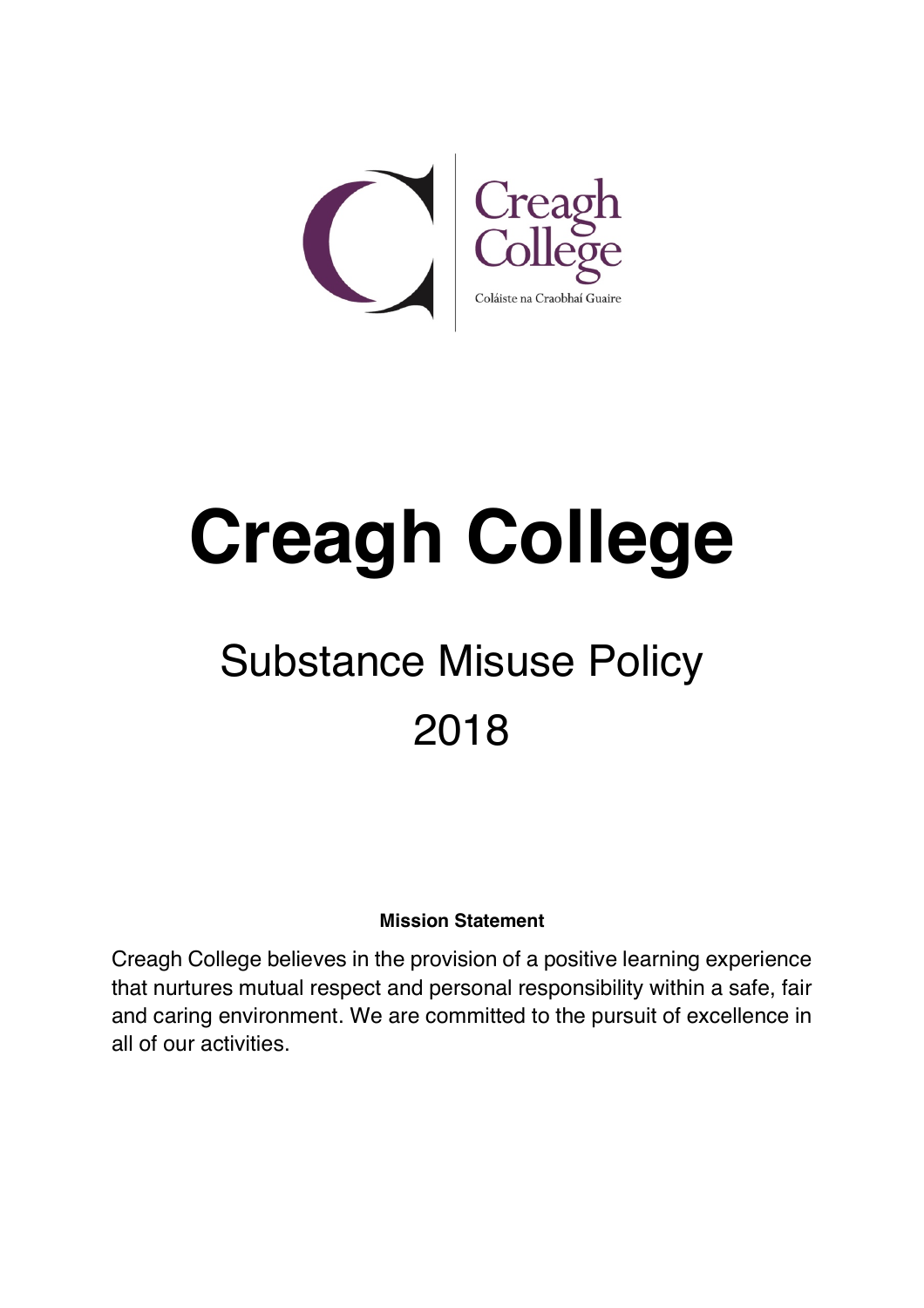| 3.2.4 Procedure to be followed in the event of a Substance Misuse Incident: 8 |
|-------------------------------------------------------------------------------|
| 3.2.5 Returning to school following a confirmed Substance Misuse Incident  9  |
|                                                                               |
|                                                                               |
|                                                                               |
|                                                                               |
|                                                                               |
|                                                                               |
|                                                                               |
|                                                                               |
|                                                                               |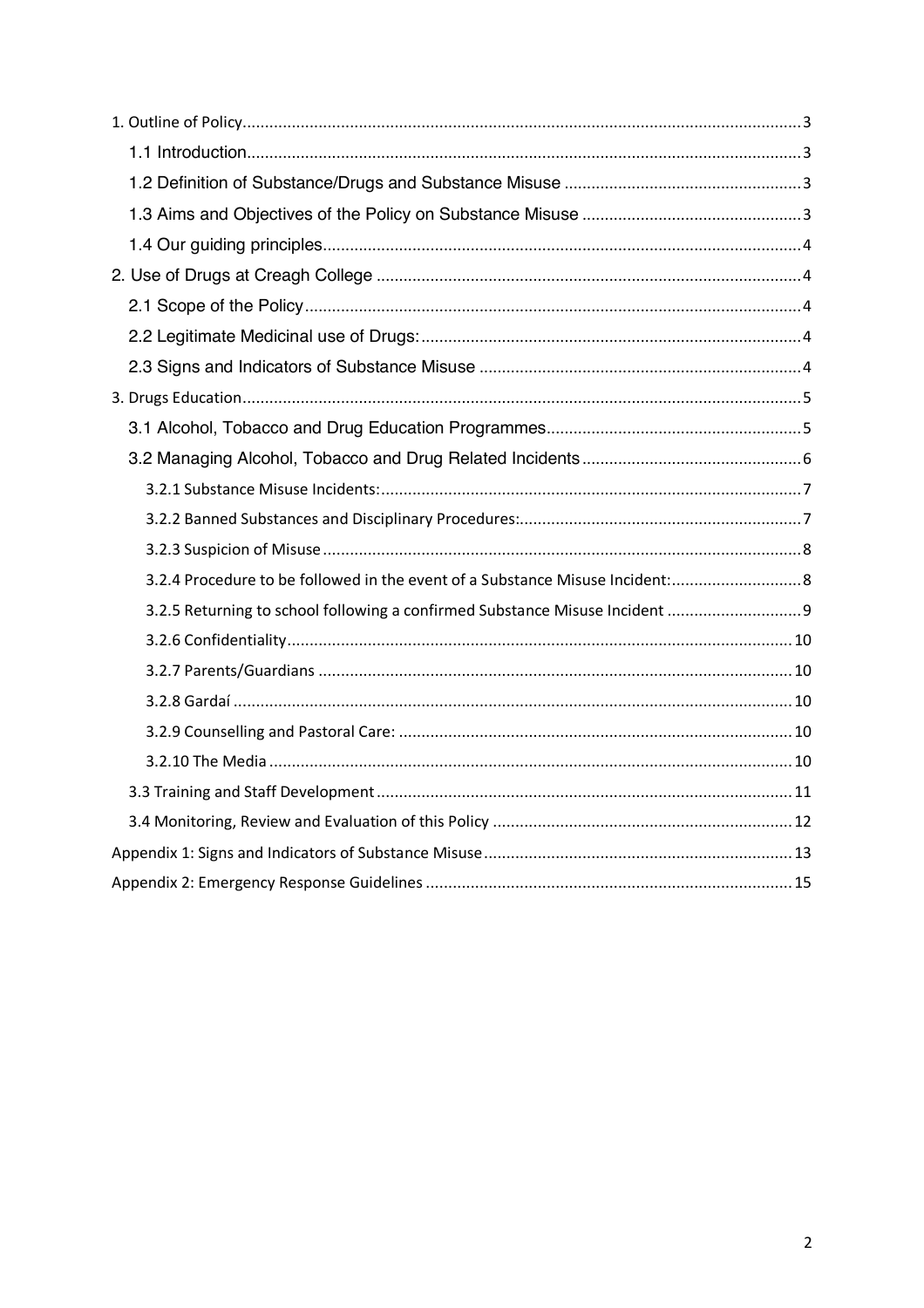# 1. Outline of Policy

#### 1.1 Introduction

Creagh College is a health promoting school. It recognises that substance misuse takes place in our community. The school as part of the community can therefore have incidents of substance misuse which need to be handled in a fair, consistent and sensitive way, with the health, safety, care, protection and welfare of students and the whole school community as its central concern.

#### 1.2 Definition of Substance/Drugs and Substance Misuse

Substance/Drugs can be defined as all mood altering substances, both legal and illegal that cause changes in the way a person thinks, feels and acts. Substance misuse is the use of any drug, which can potentially lead to injury of the individual and/or society. For the purpose of this policy this includes tobacco, vaping solvents, alcohol, and illicit drugs such as, cocaine, ecstasy, heroin, LSD, magic mushrooms, cannabis, solvents, barbiturates, tranquillisers etc. (Illicit drugs mean all illegal drugs together with solvents, magic mushrooms and tranquillisers, this list is not exhaustive).

#### 1.3 Aims and Objectives of the Policy on Substance Misuse

- § To affirm publicly the commitment of the school to promote, prevent and endeavour to eliminate any form of substance misuse in Creagh College.
- To set out clearly the definition of what constitutes substance misuse, signs and indicators of concern and appropriate responding guidelines, which are fundamental to the implementation of the policy.
- § To provide a framework which will ensure that the policy and procedures will be applied fairly, and without delay.
- § To promote the inclusion and participation of all partners, which includes student, teacher, parent and other agencies in the community in the ownership, specific needs analysis, development and implementation of the policy and procedure.
- § To develop a policy and procedure that promotes long-term sustained education on substance misuse underpinned by enhancing the social and psychological development of all young people within the context of the local culture
- To ensure that the approach is grounded in factual or informational education which aims to give unbiased, accurate information on substance misuse and facilitated in a manner, which is conducive to open education, discussion and exploration of attitudes and experience.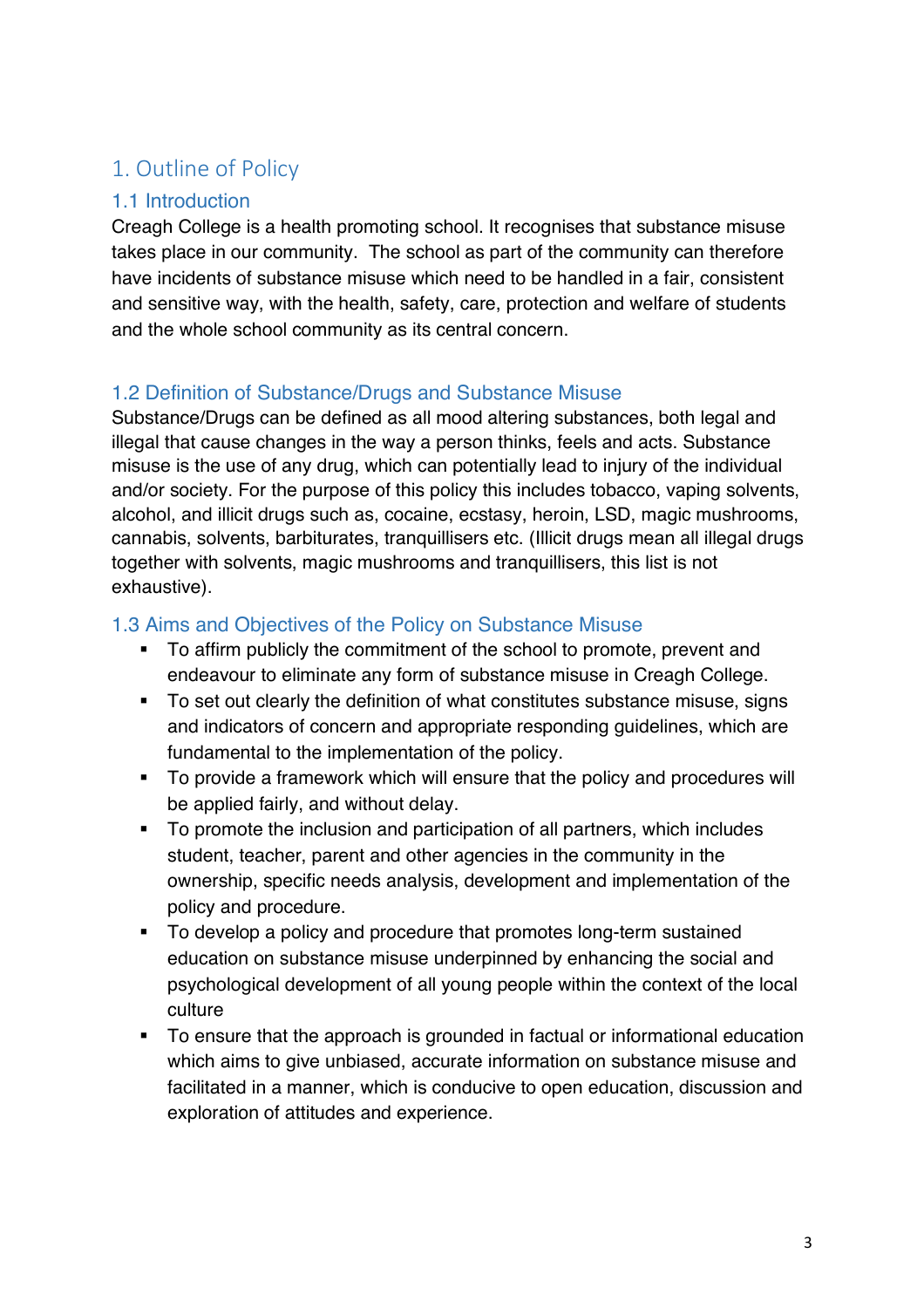#### 1.4 Our guiding principles

- We are committed to an environment free from drug misuse in Creagh College
- The school promotes the right of all students and school personnel to be treated with integrity and dignity.
- We are committed to an environment where open communications are enhanced at all levels, where students and staff are empowered to talk about any concerns they have.
- Creagh College promotes interagency partnership with HSE professionals in raising awareness on substance misuse.

# 2. Use of Drugs at Creagh College

#### 2.1 Scope of the Policy

This policy applies to all school personnel and students of the school and any other users of the school premises including parents and visitors. The school does not accept the possession, use or supply of drugs. The policy is in force at all times on the school premises, during school time and during school related activities, including school tours. The only exception is for legitimate medicinal use and the correct and supervised use of chemical cleaning agents and curriculum-related materials/ingredients. On either occasion the relevant school authority has to be informed.

#### 2.2 Legitimate Medicinal use of Drugs:

Creagh College does not accept the possession, use or supply of drugs in the school at any time during the school day or on school organised trips/activities during nonschool time by any member of the school community. The only exception is for legitimate medicinal use and the school should be informed in advance. An increasing number of students are being prescribed a range of medications that need to be taken during the school day. Common examples are treatments for Asthma and Diabetes. The Principal should be informed of any students who are on prescribed regular medication and these students are expected, in the normal course of events, to be independent managers of their own medicines. Students are absolutely forbidden to share with others, prescribed/over-the-counter medication.

#### 2.3 Signs and Indicators of Substance Misuse

The identification and recognition of substance misuse is not an easy task as some of the signs may also have explanations linked to normal adolescent development. While it is essential that harmful and potentially fatal behaviours be identified as early as possible, it is equally vital that parents and other authority figures should not label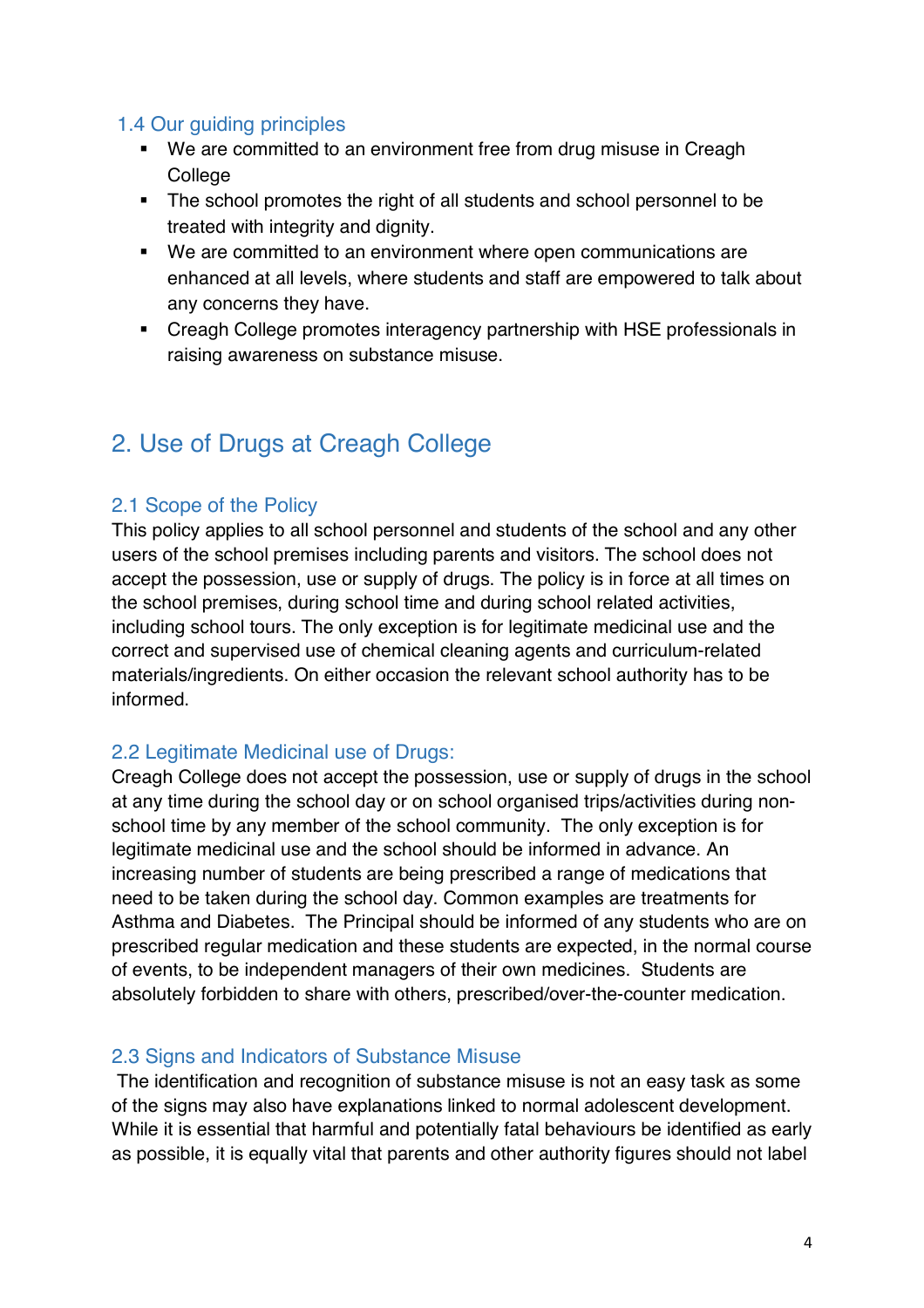a young person as a drug misuser. A combination or pattern of the factors often associated with drug misuse are set out in Appendix 1.

#### 3. Drugs Education

The school acknowledges that it has a vital role to play in drugs education especially in the prevention of substance misuse:

This policy is focused on four main areas

- 1. Alcohol, tobacco and drug education programmes.
- 2. Managing drug related incidents.
- 3. Training and staff development.
- 4. Monitoring, review and evaluation.

#### 3.1 Alcohol, Tobacco and Drug Education Programmes

Creagh College is committed to providing a comprehensive timetabled drug education programme for all students. At Junior Cycle this will be incorporated into the S.P.H.E. and C.S.P.E. programmes currently running in the school. At Senior Cycle level it will be incorporated into the Transition Year programme.

#### **Our education aims in relation to Drug Education are:**

- § To increase the self-esteem, confidence and well-being of our students (Resilience Programme)
- To equip our students with personal and social skills.
- § To enable students to make wise, healthy, informed choices by increasing knowledge and by challenging attitudes.
- § To increase understanding of the implications and possible consequences of use and misuse.
- § To enable students to identify sources of support and intervention
- § To help adult members of the school community to recognise the symptoms of substance misuse
- To minimise any harm which might be caused by involvement in a drug incident by offering supportive interventions
- Develop a planned and considered response to incidents involving substance abuse with a view to the protection of the person(s) involved and the maintenance of a safe environment for the wider school community. Due care will be taken in deciding on the balance between a pastoral and disciplinary response.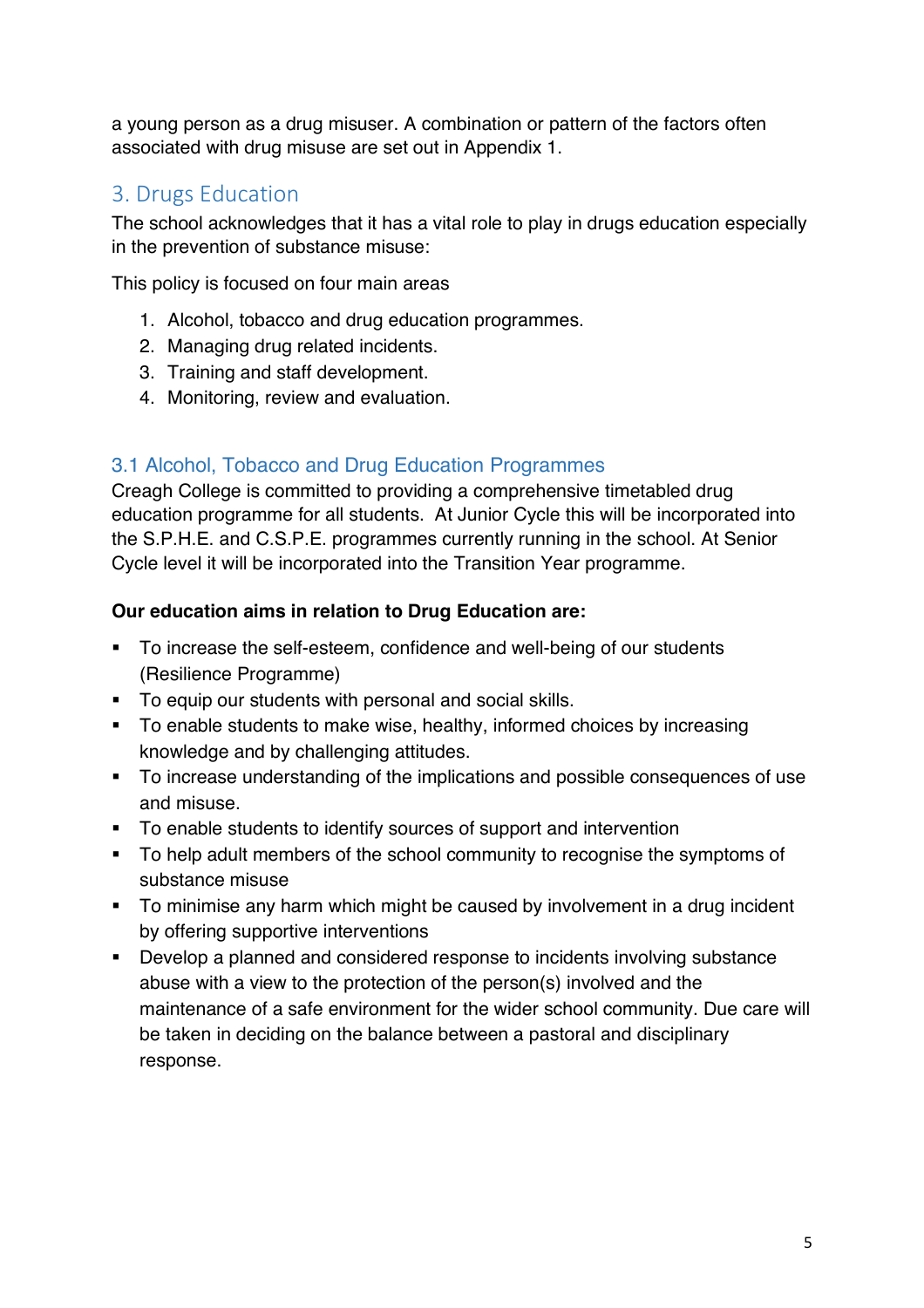#### **These aims will be met in the following way:**

- Creagh College will continue to encourage its students to become involved in projects, activities or organisations which may provide ideas, initiative, support, leadership skills, self-esteem or social facilities. Examples include:
	- Meitheal Leadership Programme
	- Prefect system
	- The Student Council (Comhairle na nÓg and Dáil na nÓg)
	- Young Social Innovators Project
	- Extra-curricular activities.
- All teachers who wish to be involved with SPHE/CSPE will be actively encouraged to seek appropriate training and will be given the opportunity to avail of it.
- Any teacher teaching any Drug Education Programme will be given the opportunity to avail of training.
- All teachers will be offered Drug Information and Drug Awareness training through dissemination of relevant information and any required in-service training.

Use the outside supports available from the HSE to the school to provide a wide range of supports to the whole school community including health education & promotion, smoking cessation support and adolescence counselling services.

#### **Guest Speakers**

We believe that trained teachers are in the best position to carry out drug education within the school community but sometimes it may be appropriate to use an outside speaker to supplement or reinforce the work done in class.

#### **Parent/Guardians**

Opportunities to participate in Drug Awareness Programmes will be made available to parents.

#### 3.2 Managing Alcohol, Tobacco and Drug Related Incidents

Pastoral principles and practice as well as the use of fair and consistent actions and disciplinary procedures will be used. We acknowledge that in all situations involving drugs, there needs to be a balance between the needs of the student, the needs of the school community and the reputation of the school. As with all situations, listening, separating fact from myth and providing support will be the school's initial approach. Disciplinary procedures will be applied if school rules are broken including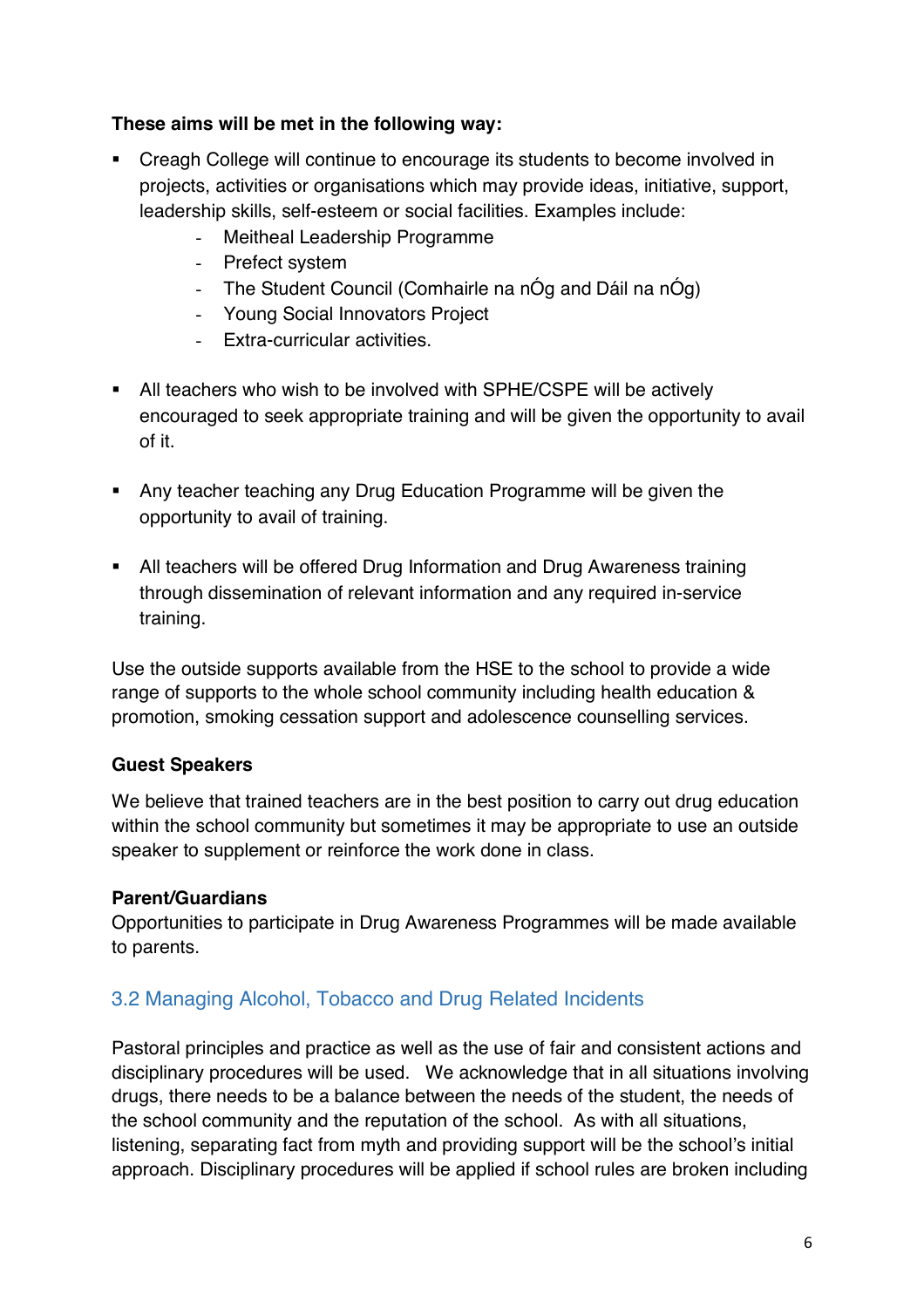permanent exclusion. Breaches of this rule may have implications on whether a student may avail of a place on a foreign school tour.

#### 3.2.1 Substance Misuse Incidents:

The following are examples of a substance misuse or suspected substance misuse incident:

- Emergencies when the person may be unconscious or requires medical assistance
- Intoxication/unusual behaviour
- Suspicion/rumour of drug use, possession or dealing
- Disclosure by another person
- Failure to disclose knowledge of a drug incident to the appropriate authorities
- Possession of a legal/illegal drug on the school premises or on a school related activity
- Selling/supplying legal/illegal drugs
- Person attempting to procure drugs on school premises
- Person seeking help from a member of staff
- School grounds being used for drug or alcohol activity
- Drug paraphernalia found on school property
- Misuse of aerosols, including spray deodorants.
- Possession of Tippex thinners, petrol, lighters, or any other solvent.
- Possession of steroids, stimulants, etc.

#### 3.2.2 Banned Substances and Disciplinary Procedures:

#### *Smoking tobacco/Vaping*

Smoking/ vaping are absolutely prohibited as is the possession of cigarettes, tobacco, vaping devices lighters, matches and other relevant paraphernalia on the school premises, its vicinity and during school functions and activities. All smoking/vaping paraphernalia will be confiscated and disposed of. Failure to hand up such paraphernalia on request will result in further sanctions.

Breach of this smoking tobacco/vaping rule will lead to:

- 1<sup>st</sup> offence: After School Detention
- 2<sup>nd</sup> offence and any offence there after: External Suspension. The number of days of suspension a student gets as punishment will increase each time a student breaches this rule. The Board of Management will be informed and expulsion will be considered where a student has been repeatedly suspended for breach of this rule.

#### *Alcohol*

The possession, purchase, supply to another or drinking of alcohol is absolutely forbidden on the school premises, its vicinity and during school functions and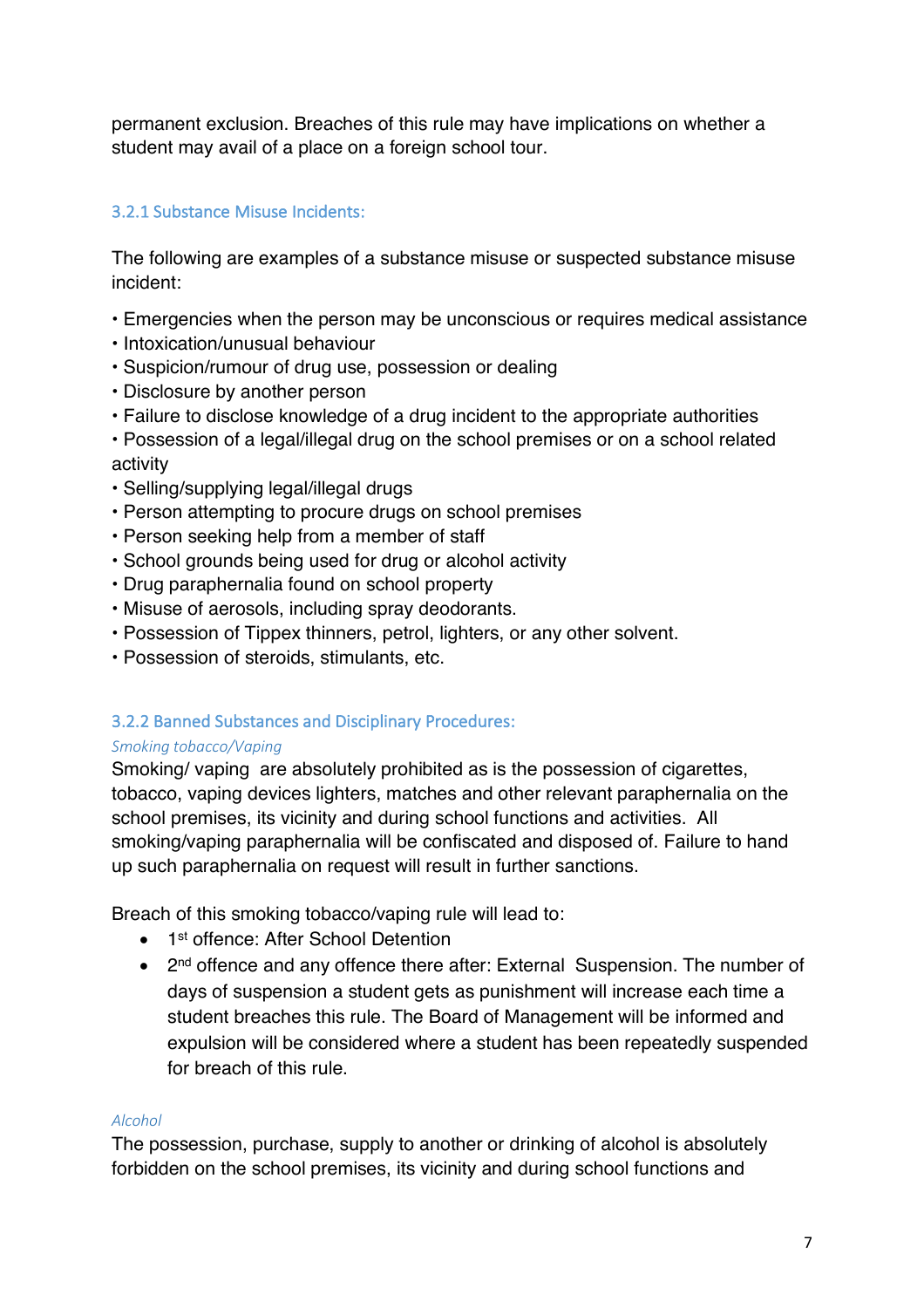activities. Breach of this rule will involve immediate suspension from school. The Board of Management will be informed and expulsion will be considered.

#### *Illegal Substances - Drugs*

In Creagh College, the possession, purchase, supply to another, or consumption of illegal substances (drugs) during the school day or during school activities, events or trips is strictly forbidden and breaches of this rule leads to immediate suspension. The Board of Management will be informed and expulsion will be pursued. The Gardaí will be informed.

Students found in the company of anyone consuming illegal substances may be subject to the same sanctions as the perpetrator.

#### 3.2.3 Suspicion of Misuse.

All staff will receive training and support so as to be aware of the signs of drug use. Insofar as possible staff are always alert to changes in behaviour. Adolescence is a period of great change and rumour will not be taken as evidence of drug use but it will be investigated.

Where a student is suspected of being in possession of illegal substances, the school reserves the right to request students to empty pockets and to open lockers, bags etc. so that a search can be carried out. Lockers, although rented are deemed to be essentially school property. A full record of any confiscated items will be kept and they will be retained in a secure place pending the completion of any investigation.

Parents/guardians will be informed.

#### 3.2.4 Procedure to be followed in the event of a Substance Misuse Incident:

**1. Establish the health of all involved –** is acute medical intervention necessary? Where there is an immediate danger to the person concerned call a doctor and an ambulance immediately. If at all possible do not leave the person unattended.

Contact details for local doctors:

- § Gorey Family Practice 053 9422267
- § Gorey Medical Centre 053 9421303
- The Palms GP Surgery 053 9421336
- Ambulance/Gardaí 999 or 112
- Contact Emergency Safety/First Aider in school.

#### **2. If danger to other students, remove student from premises**

In any case where it is apparent that there is an immediate danger to other students or the whole school community, the School reserves the right (acting through the Principal) to temporarily suspend or remove any student from the premises and/or from any specific school activities.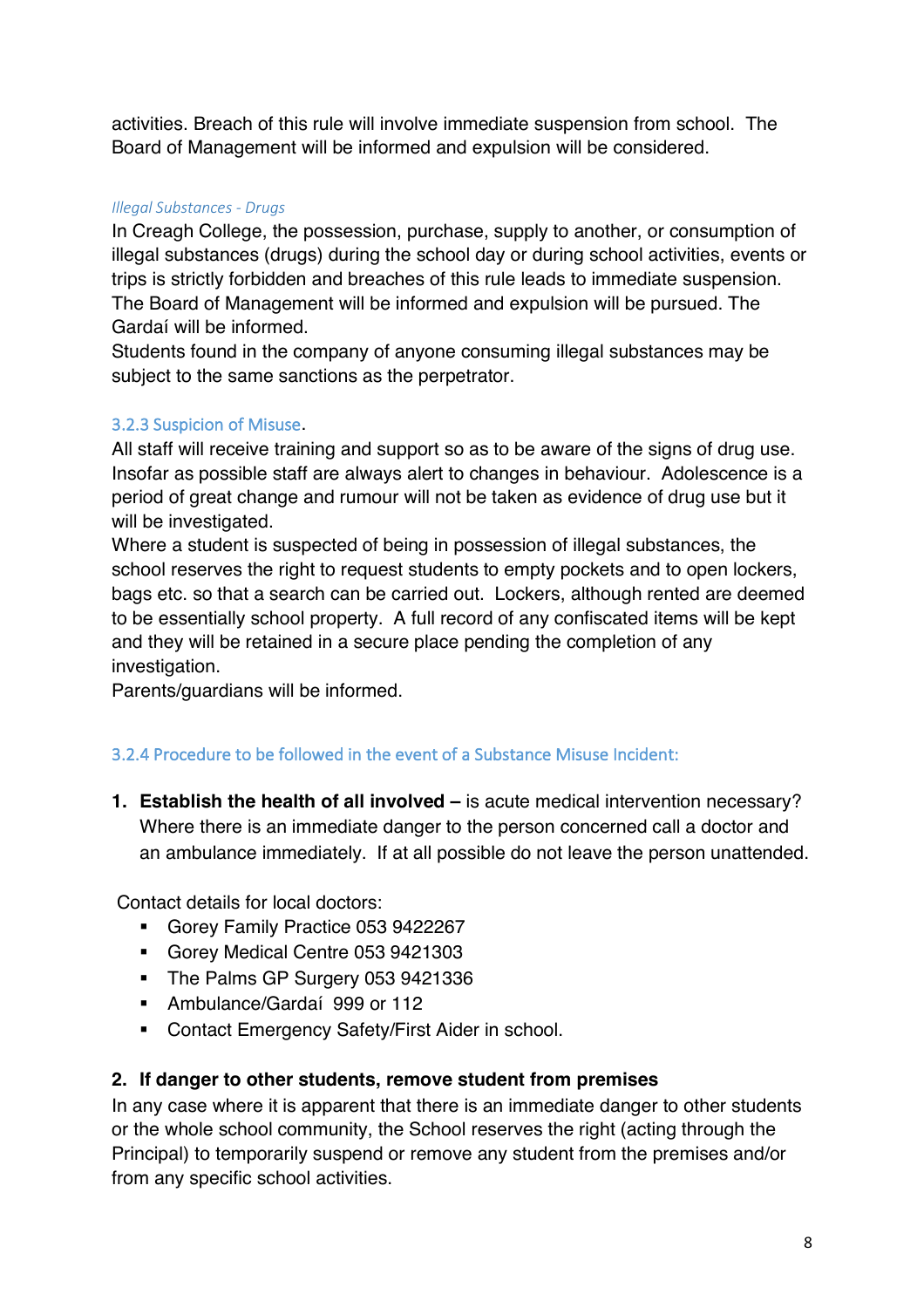#### **3. Assess the situation thoroughly**

In all cases where there is no immediate danger to the person(s), it is important to assess the situation thoroughly. Inform the Principal, Deputy Principal or a Year Head at the first available opportunity. Find out:

- What has happened,
- Who was involved.
- What was involved and
- Where did the incident take place.
- Do not attempt to analyse or taste unknown substances.
- If more than one student involved, it is important to separate the students and get individual accounts of the incident.
- The Principal, Deputy Principal or a Year Head should contact the Gardaí if illicit drugs/drug taking is suspected/has been established.
- § The parents/guardians should be notified as soon as possible.
- Gardaí may need to speak to/interview students in the presence of their parents/guardians as part of their investigations.
- An incident report should be written and given to the Principal/Deputy Principal.

#### **Health and Safety Guidelines for dealing with a drug misuse incident.**

Great attention should be taken for personal health and safety when dealing with a confirmed incident involving illegal substances and drug paraphernalia. In the event of an incident the area will be sealed off and secured until the arrival of the Gardaí.

#### 3.2.5 Returning to school following a confirmed Substance Misuse Incident

Any student accepted back to school following involvement in a confirmed substance misuse incident may be asked to comply with a period of assessment during which the student may be required to

(a) Attend special counselling sessions/ therapeutic intervention

and/or

(b) Provide drug free certificates from a medical practitioner

and/or

- (c) Remain within an identified/confined area during break times and lunch times and/or
- (d) understand they may be subjected to random checks of bags/locker/emptying of pockets etc.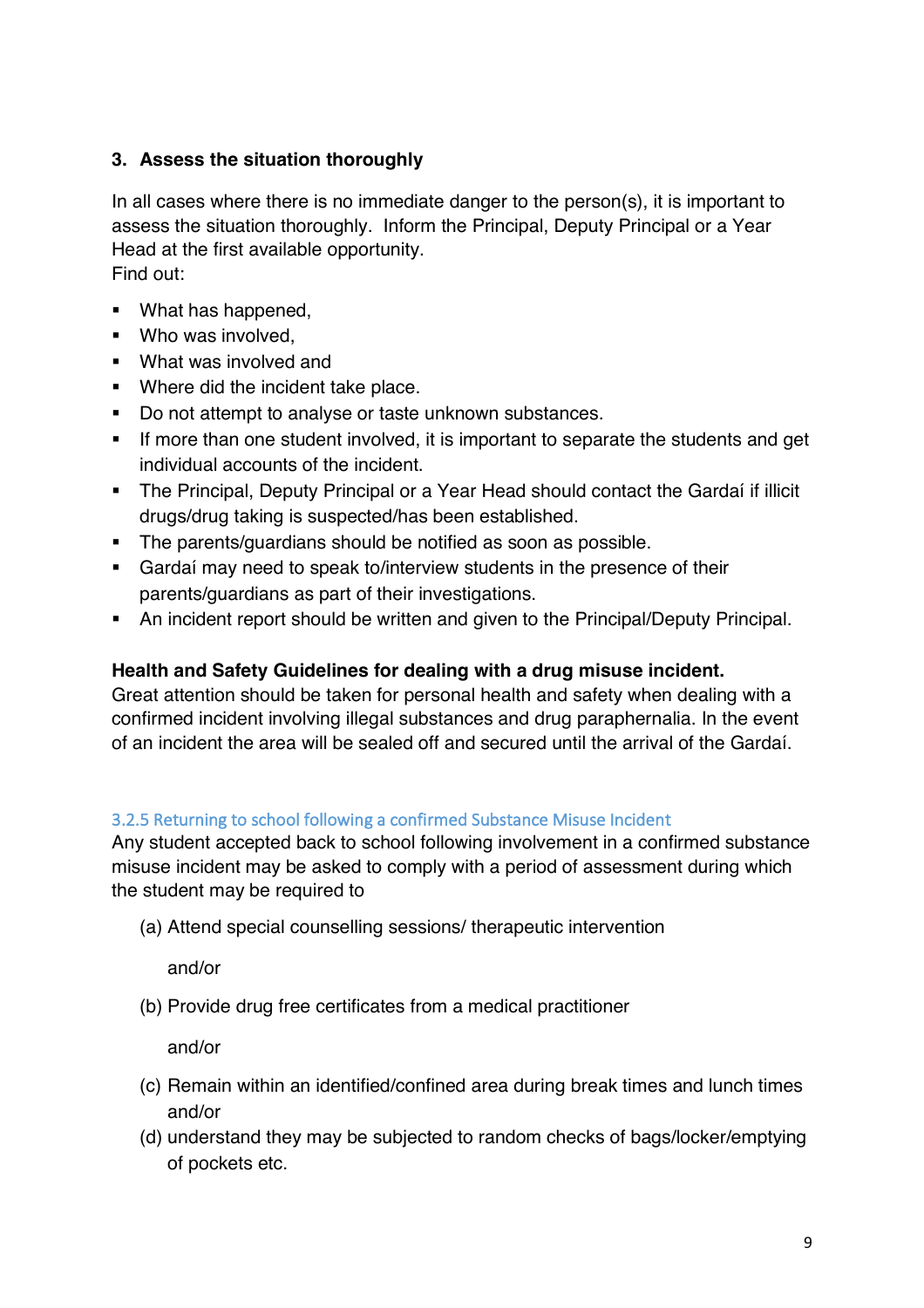#### 3.2.6 Confidentiality

The prime focus in any incident relating to a student is the wellbeing of the student, the teacher and the reputation of the school. No member of staff can ever offer total confidentiality. The need for great care in this area is recognised as the student may approach a teacher because they trust her/him and need help. How this situation is handled will have an important bearing on the outcome. It is important that in all suspected or confirmed drug incidents that a limited number of people are involved in managing the incident. People will be informed on a "Need to Know" basis. The Principal, Deputy Principal, Guidance Counsellor, Year Head and person/s directly involved in the

case will be informed and all written documentation will be held confidentially by the Principal. The student will be informed about what is happening and why.

#### 3.2.7 Parents/Guardians

Parents/Guardians will always be involved if there is a substance misuse incident in the school. In the case of tobacco/ vaping the parents/guardians will be involved after a preliminary investigation. In all other cases involvement will be immediate. This will be handled in a sensitive manner and whenever possible support and /or intervention will be offered to the student(s) concerned to help them realise the dangers of substance misuse. In the first instance, this support will be offered by the Guidance Counsellor.

#### 3.2.8 Gardaí

It is agreed that the principal or a designated person will contact the Juvenile Liaison Officer (JLO) in the event of a confirmed incident involving illicit substances and any drugs found on the premises will be dealt with by the JLO.

#### 3.2.9 Counselling and Pastoral Care:

The school may ask that other agencies be involved once confirmation of an incident has taken place: i.e. HSE. Drug testing; Counselling; G.P. etc. It is a natural reaction when faced with an incident to feel a range of emotions: anger, anxiety, disappointment with those involved etc. It may also appear very urgent to resolve the situation very quickly. The pastoral care of all - students, parents/guardians, staff - involved with a drug incident must be a primary concern. In response to all incidents pastoral support will be offered and in some cases referral to a substance misuse counsellor may be required.

#### 3.2.10 The Media

A drug incident in a school can draw adverse media attention. The Principal or his/her representative will act as spokesperson. No comment will be offered on individual cases but clarification where necessary will be given, for example: "The school has a policy in place to deal with any substance misuse related incidents and in all cases the appropriate support services will be provided or accessed."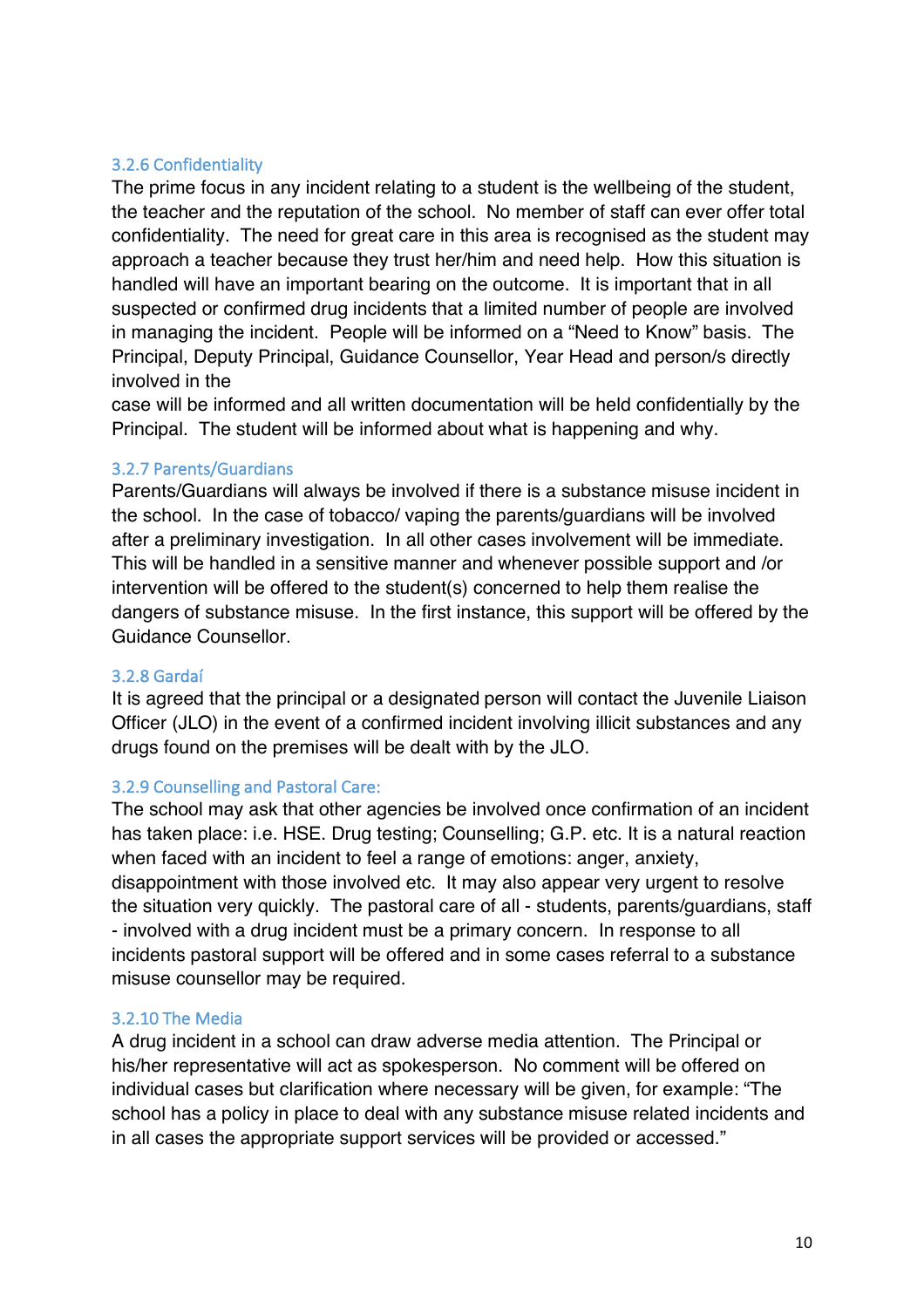#### 3.3 Training and Staff Development

The Board of Management of Creagh College has a strong commitment to ongoing staff training.

Up to date information and resources need to be available to the whole school community.

#### **Staff:**

The school will make available training to staff involved in delivering Social, Personal and Health Education Programmes. All staff will be offered drug information and awareness training on a regular basis. Detailed and specific training will be made available to key staff in relation to managing drug incidents.

#### **Parents/Guardians and Board of Management:**

- § The school sees parents/guardians as essential partners in relation to informing and educating their children regarding substance abuse.
- The school expects parents/guardians to be fully supportive of the school policy and approach in relation to substance abuse.
- Parents/guardians are expected to acknowledge the importance of this issue in the lives of their children and the importance of the school's programme in supporting their children.
- The school expects parents/quardians to assist and co-operate fully as it seeks to deal justly and effectively with any incidents that may arise and in the provision of educational programmes aimed at informing students of the dangers of substance abuse.

#### **To assist parents/guardians in this the school will:**

■ Continue to provide opportunities through the school's Parents' Council to attend information evenings and workshops on issues relating to alcohol, tobacco and drugs and substance misuse. Keep them informed of initiatives and programmes in the school which relate to the area of substance abuse.

Welcome consultation with parents/guardians on the best use of available resources in the community to support the school in its programme and policy implementation.

Provide parents/guardians with up-to-date information regarding the school policy in this area.

#### **Students:**

Creagh College will continue to offer all its students drug education programmes within the context of their SPHE/CSPE classes and other classes as the opportunity arises.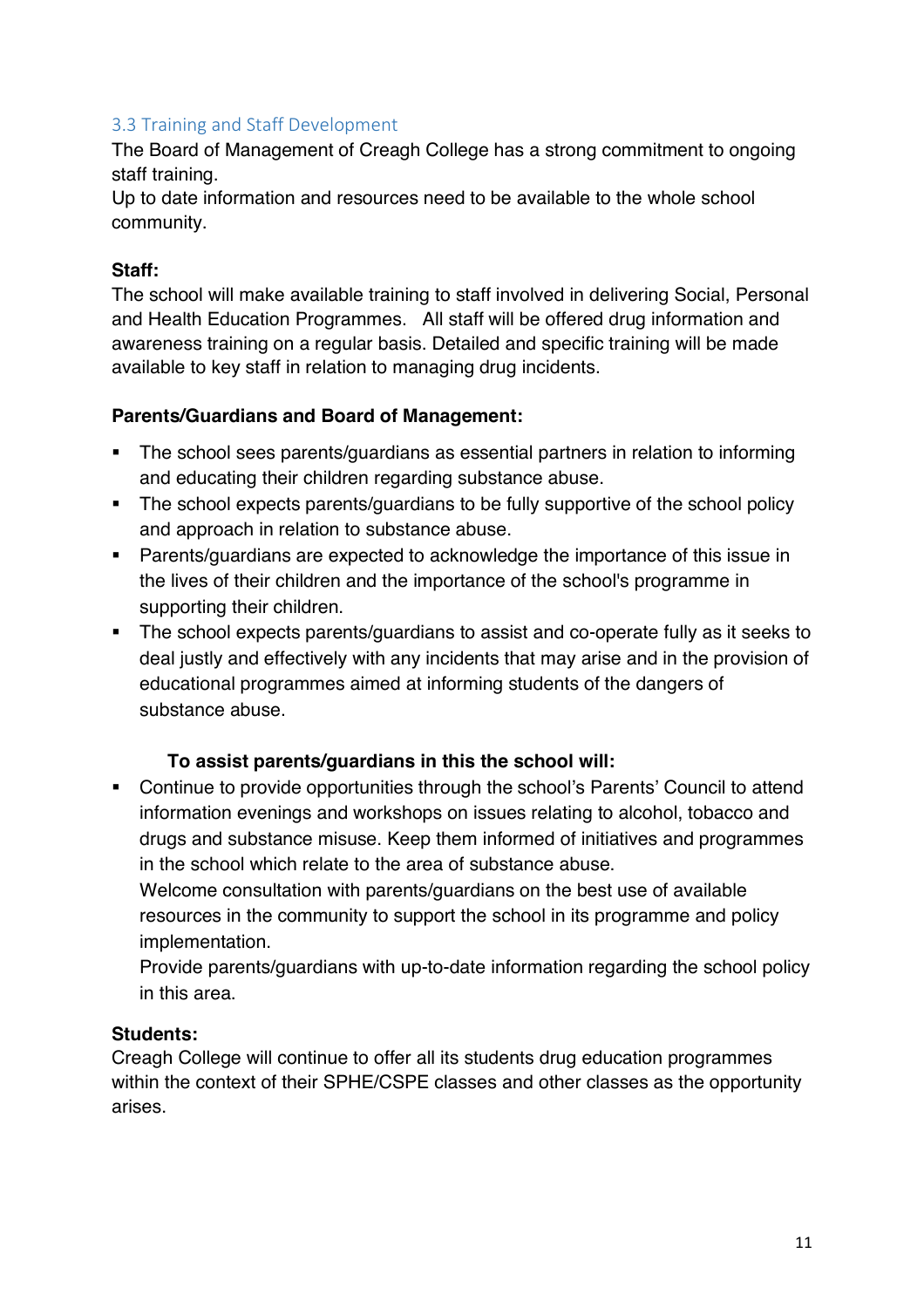#### **Dissemination of Policy:**

This Substance Misuse Policy will be available on the school website. Students will be made aware of this policy as part of their substance misuse education within the context of the S.P.H.E. /C.S.P.E. and relevant curricular areas in other subjects.

#### 3.4 Monitoring, Review and Evaluation of this Policy

#### **Review:**

The policy will be reviewed in light of changing information by the Student Support Team.

#### **Evaluation:**

Teachers, parents, students will be involved in the evaluation of this policy

Three main areas for evaluation are:

- Drug related programmes
- Drug related incidents
- Parent, staff and management training.

#### **Ratification**

Chairperson, Board of Management

\_\_\_December 2018\_\_\_\_\_\_\_\_\_

**Date**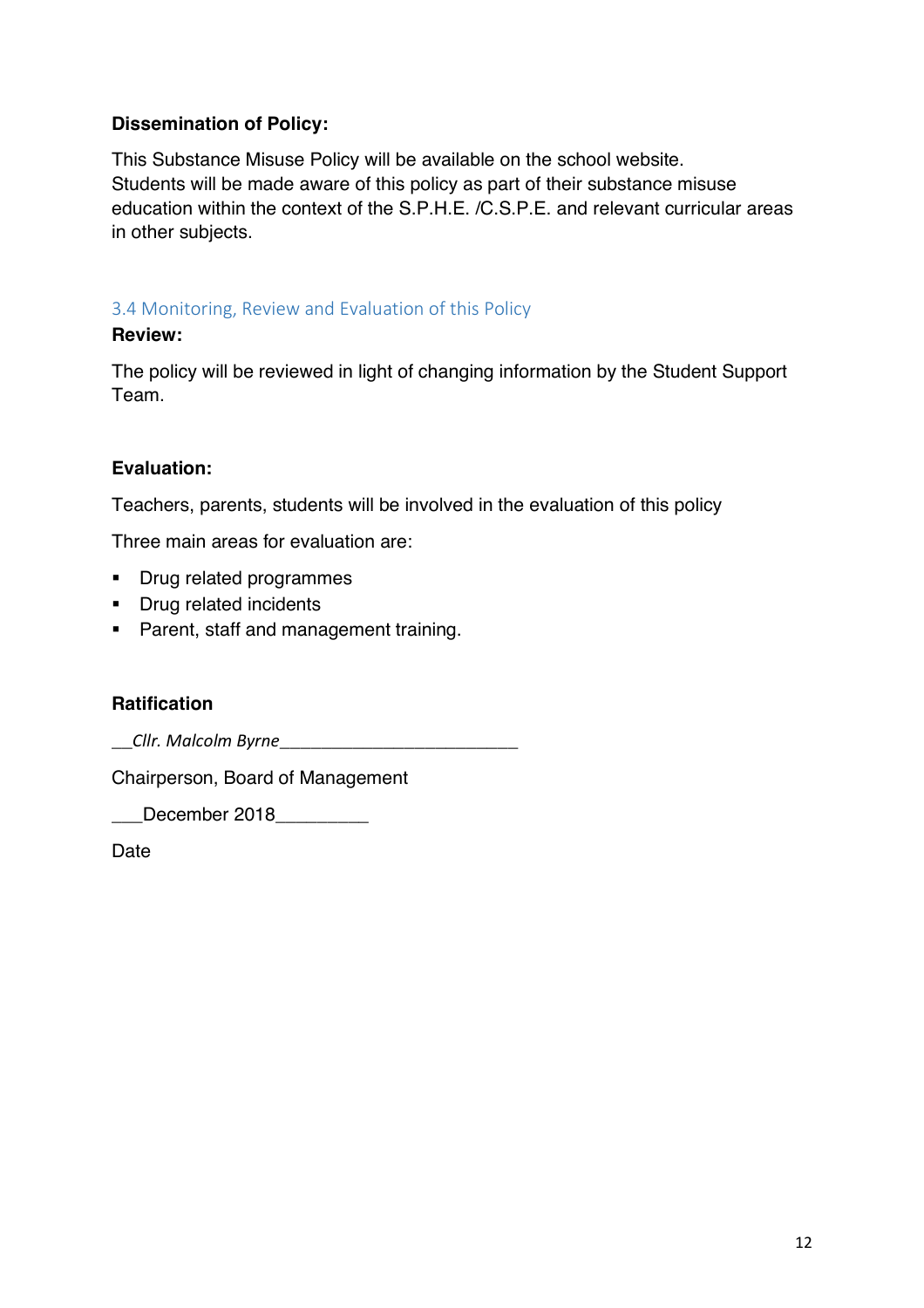### Appendix 1: Signs and Indicators of Substance Misuse

#### **1. Common features indicative of drug-taking among adolescents:**

- Unusual loss of interest in school
- Poor centre/school results
- Increased truancy
- Habitual lateness for centre/school
- Rowdy or unusually giddy behaviour in class after breaks
- Groups congregating in out of the way places
- Unexplained loss of consciousness in class
- A secrecy about activities and whereabouts
- New and different friends
- Keeping unusually late hours
- Losing interest in old friends, sports or hobbies
- Excessive tiredness or loss of appetite
- Mood swings that cannot be explained
- Appearing drunk or stoned
- Selling prized possessions
- Stealing
- Job loss
- Clashes with the Gardaí
- Information learned from other members of the group/class.

#### 2. **General Signs and Indicators of Substance Misuse**

Substance misuse can involve a wide range of different drugs and each drug used will have specific consequences. Among the initial signs which are often noted are:

- § Drunkenness
- Hallucinations
- **Erratic or violent behaviour**
- Fixed stare blurred or double vision
- Restlessness tiredness and lack of energy
- Unusual smells including solvents
- Persistent cough runny nose and eyes
- § Unusual spots, rashes, red marks or unexplained burns on the face area or on arms
- Nausea, loss of appetite and weight.
	- 3. **Reasons Why Young People Start Taking Drugs Substance misuse** is found in all social classes and in all ages with the majority of people starting to take drugs in their teenage years. There are many reasons including the following:
- § Peer influence
- Drugs are more available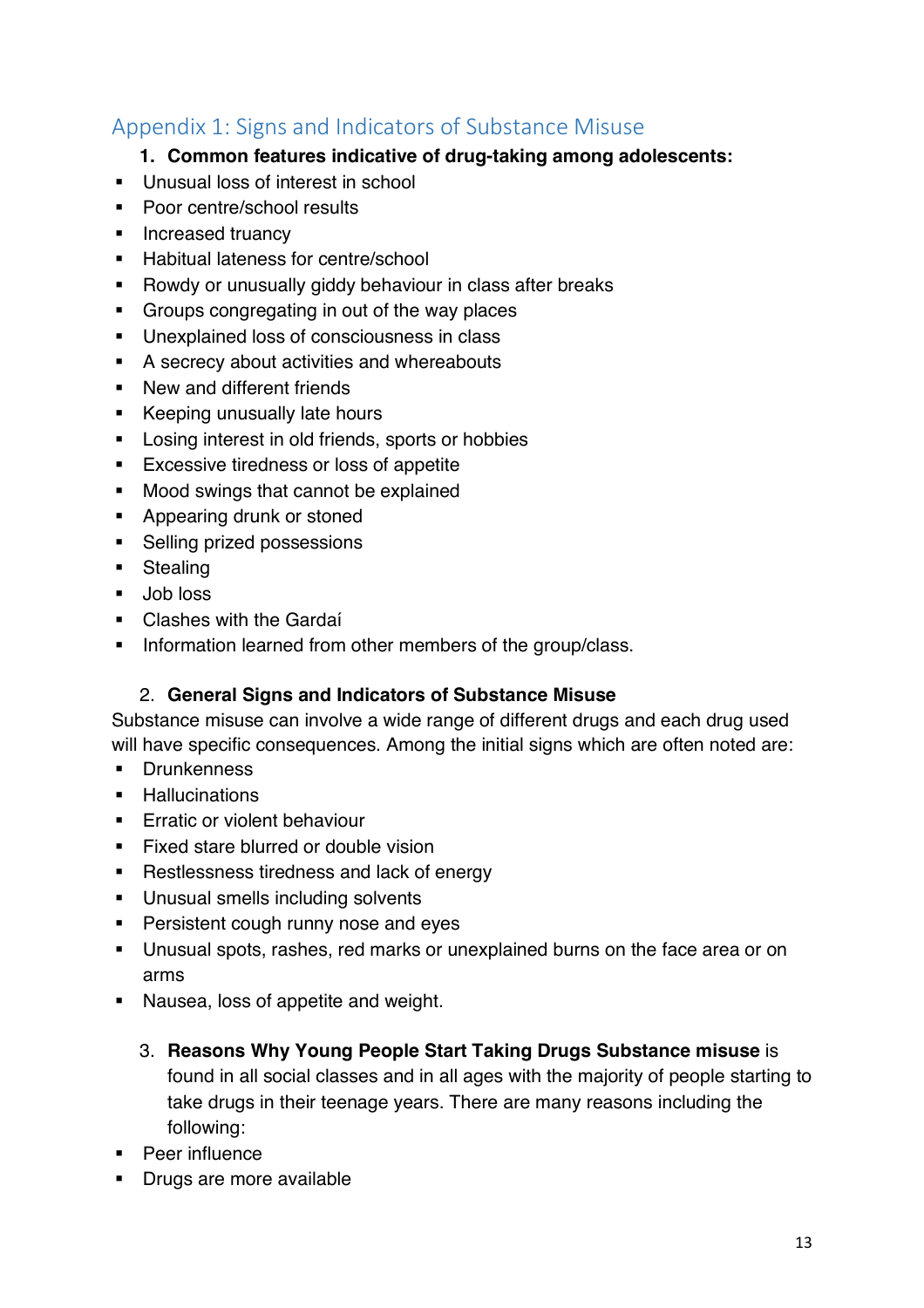- Desire to experiment, for pleasure and excitement
- Relieve boredom
- § A need to escape from other stresses and traumas in life
- § Media influence
- Lack of occupation